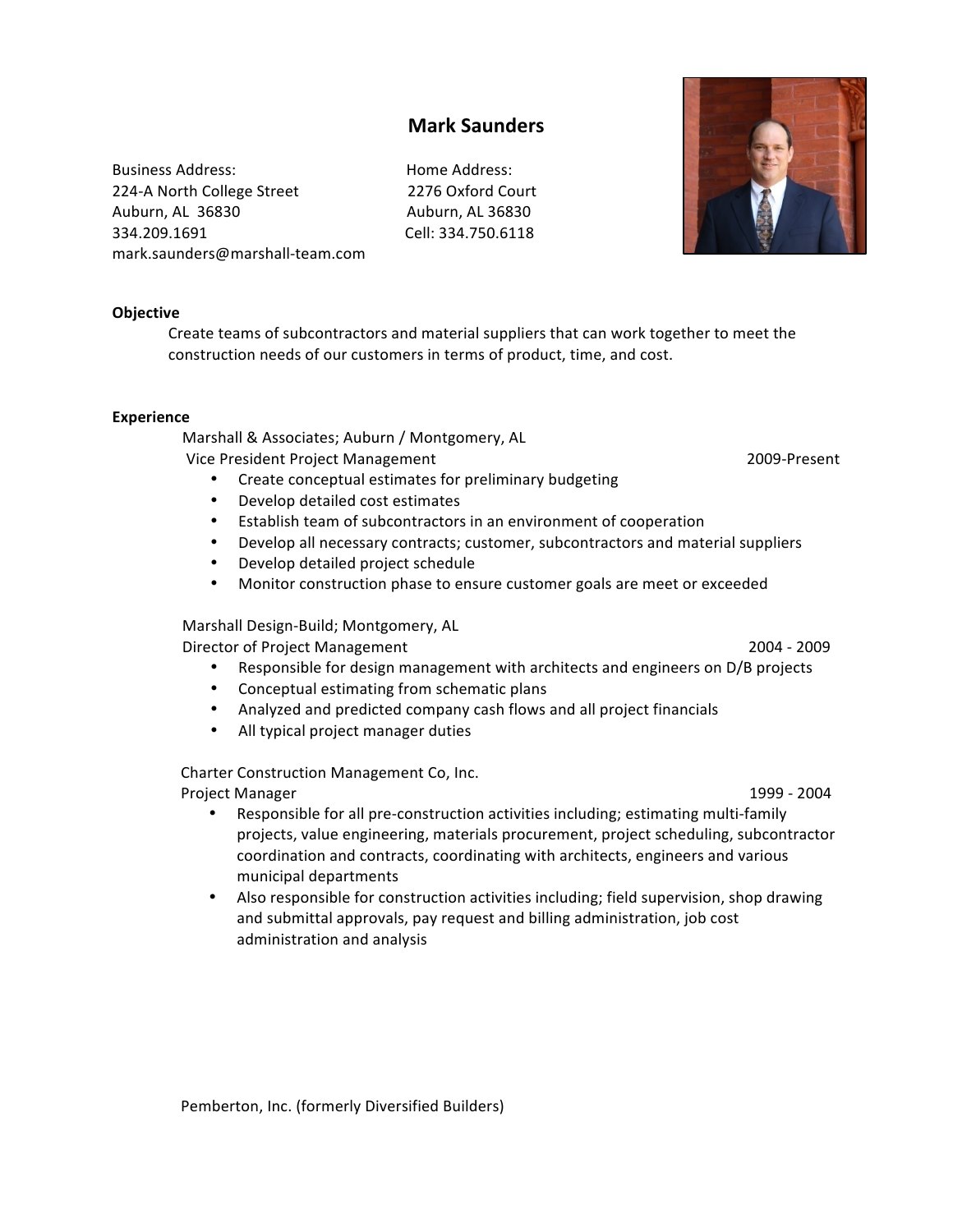#### Project!Manager!!!!!!!!!!!!!!!!!!!!!!!!!!!!!!!!!!!!!!!!!!!!!!!!!!!!!!!!!!!!!!!!!!!!!!!!!!!!!!!!!!!!!!!!!!!!!!!!!!!!!!!!!!!!!!!!!!!!!1987 1 1999

• Responsible for estimating both competitively bid and negotiated projects, pay request and billing administration, materials procurement, job cost administration, subcontractor coordination and contracts, field supervision, shop drawing and submittal approvals

Alabama Forestry Commission

# Forestry!Worker!!!!!!!!!!!!!!!!!!!!!!!!!!!!!!!!!!!!!!!!!!!!!!!!!!!!!!!!!!!!!!!!!!!!!!!!!!!!!!!!!!!!!!!!!!!!!!!!!!!!!!!!!!!!!!!!!!!!!!1986 1 1987

• Responsibilities included wildfire control, heavy equipment operation and maintenance, private landowner forest management

Diversified Builders

- Carpenter!!!!!!!!!!!!!!!!!!!!!!!!!!!!!!!!!!!!!!!!!!!!!!!!!!!!!!!!!!!!!!!!!!!!!!!!!!!!!!!!!!!!!!!!!!!!!!!!!!!!!!!!!!!!!! Summers!1983 1 1985
	- Responsible for formwork, rough and finish carpentry, ironwork, general labor

## **Education**

Auburn University, Auburn, AL Bachelor of Science, Forest Management, 1986 Continuing education seminars in construction

# **Certifications**

South Carolina License Number-<br>16136

## **Associations**

East Alabama Young Life committee Auburn Parks and Recreation Coach

## **Honors**

Project Manager for Avondale Gardens: recipient of the "Maxwell Awards of Excellence" for the best affordable multifamily development in the United States – 2004

# **References**

Available upon request

# **PROJECT EXPERIENCE:**